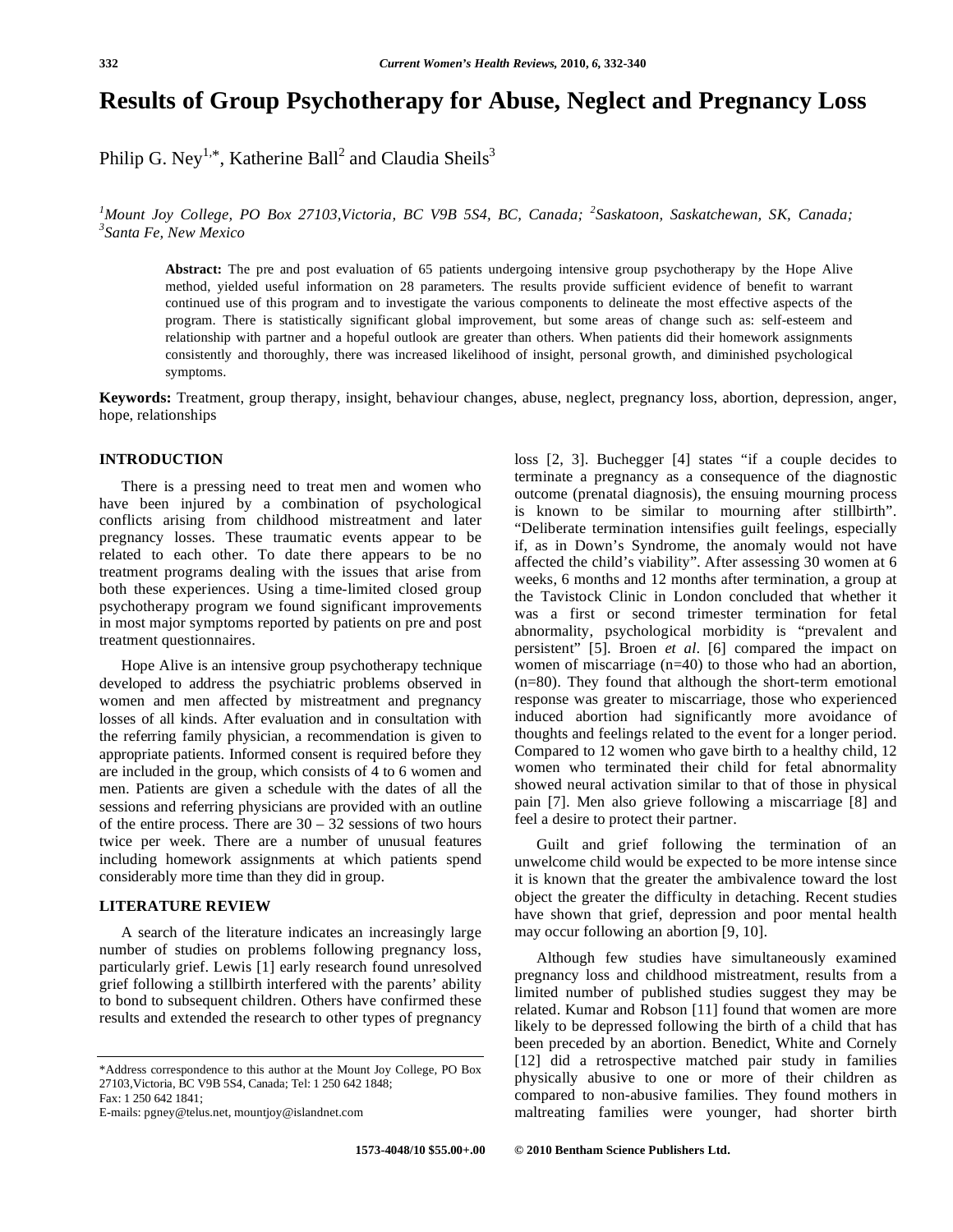intervals, had less prenatal care and were significantly more likely to have a stillbirth or reported abortion or prior child death. Coleman *et al*. [13] found that compared to women with no history of perinatal loss, those with one loss voluntary or involuntary had a 99% higher risk for physically abusing their child and women with multiple losses were 189% more likely. Women with a history of one induced abortion were 144% more likely to physically abuse their children compared to women who had no abortions. We [14] found that childhood mistreatment and pregnancy loss were cyclically related. Parents coming with backgrounds [5] of abuse and neglect were more likely to terminate pregnancies. Those with pregnancy terminations were statistically more likely to abuse and neglect subsequent children. The possible reasons for this statistically significant association are complex, but they appear to include:

- 1) The increased likelihood of post-partum depression interfering with bonding to a child born subsequent to an abortion.
- 2) Interference to the instinctual protective mechanism of a parent.
- 3) A greater frequency of partner loss following an abortion, with anger to the abandoning partner displaced onto the fetus.
- 4) Poor physical and emotional health resulting partly from an unresolved grief [15, 16].

# **METHODOLOGY**

 A case-control study design was used to examine treatment outcomes in 65 people undergoing Hope Alive treatment. Twenty-eight parameters evaluating psychological and physical well-being were assessed prior to the commencement of therapy and then re-evaluated at the end. Most parameters were assessed using self-reporting on visual analog scales. For the purposes of analysis, the visual analog scale markings were converted to whole number scores from 1 to 9. Data were analyzed with SPSS using Wilcoxon signed rank tests.

 Fifty-three women and twelve men completed pre- and post-treatment evaluations of Hope Alive group psychotherapy. Therapy is conducted in mixed gender groups of four or five patients, a therapist and a facilitator (someone who has successfully completed a previous group, and/or a trainee) over an average of 32, two hour sessions and two follow-up sessions at three and six month intervals.

 All patients were referred by family physicians to the psychiatrist usually for the evaluation and treatment of a persistent depression. About 40% of the patients referred were considered suitable for this group psychotherapy. Inclusion criteria included: a stable life situation, agreement and support of the referring physician, the ability to think symbolically and benefit from insight, able to tolerate intense emotions without acting out, intellectually capable of understanding explanations that used abstractions and had the time to devout to group psychotherapy with homework.. Forty five percent had other forms of psychotherapy or counselling prior to being referred. Of those included in the group, 100% were on antidepressants, often in combinations,

45% were also on anti-anxiety, 34% also on anti-psychotic or some other medication eg. for ADHD, at the time of referral.

 The typical patient was female, aged 42 years, who came from a divorced family with neglect and divorce because of alcohol, is now married with 2 children from 4 pregnancies (the others were an abortion before marriage and a miscarriage between the girl and boy), working part time, and depressed for 3 years following a fight with her boss. There was temporary symptom improvement on 5 different antidepressant medications, worsening marital relations, loss of libido, little enjoyment in eating but gaining weight, sleep loss, irritability with her children culminating in uncontrolled screaming for which she feels guilty, poor self esteem, moderate level of anxiety, major persistent depressive mood, feeling life is not worth living and she doesn't deserve to be alive but would not commit suicide. She states, "Now I must get to the bottom of this or my family will fall apart and then I won't care what happens to me".

 Data was gathered from clinical observations and a selfreport questionnaire which included a combination of visual analog scales, multiple choice questions and questions requiring descriptive answers. These scales have been checked for validity and reliability and reported in previous studies [17, 18].

## **The Phases of the Hope Alive Treatment Programme**

- 1. Informed consent, Introductions and Commitment to confidentiality, completion etc.
- 2. Defences and resistances to knowing and growing, with role-plays, e.g. "Please listen to me" etc.
- 3. Learning from past painful experience, patterns in family trees, tracing triggers etc.
- 4. Changing patterns of anger, seeing pain behind the rage, learning appropriate assertion etc.
- 5. Recognizing the fear behind the fear and learning when and how to face it or to run.
- 6. Real and imagined guilt: learning about tragic triangles and contributors to tragedies.
- 7. Discovering the authentic person behind the Dancer and Urchin Masks.
- 8. Grieving the loss of the Person I Should Have Become and welcoming the Person I Am.
- 9. Identifying, welcoming, committing then mourning unresolved pregnancy losses.
- 10. Reconciliation with Perpetrators, Observers and Victims, forgiving and forgetting.
- 11. Negotiating realistic expectations with mate, children, family and employers.
- 12. Attenuating unwelcome and unnecessary pair bonds.
- 13. Making difficult decisions using their recognition of key conflicts and their blueprint.
- 14. A project to help prevent what happened to you, happening to other susceptible people.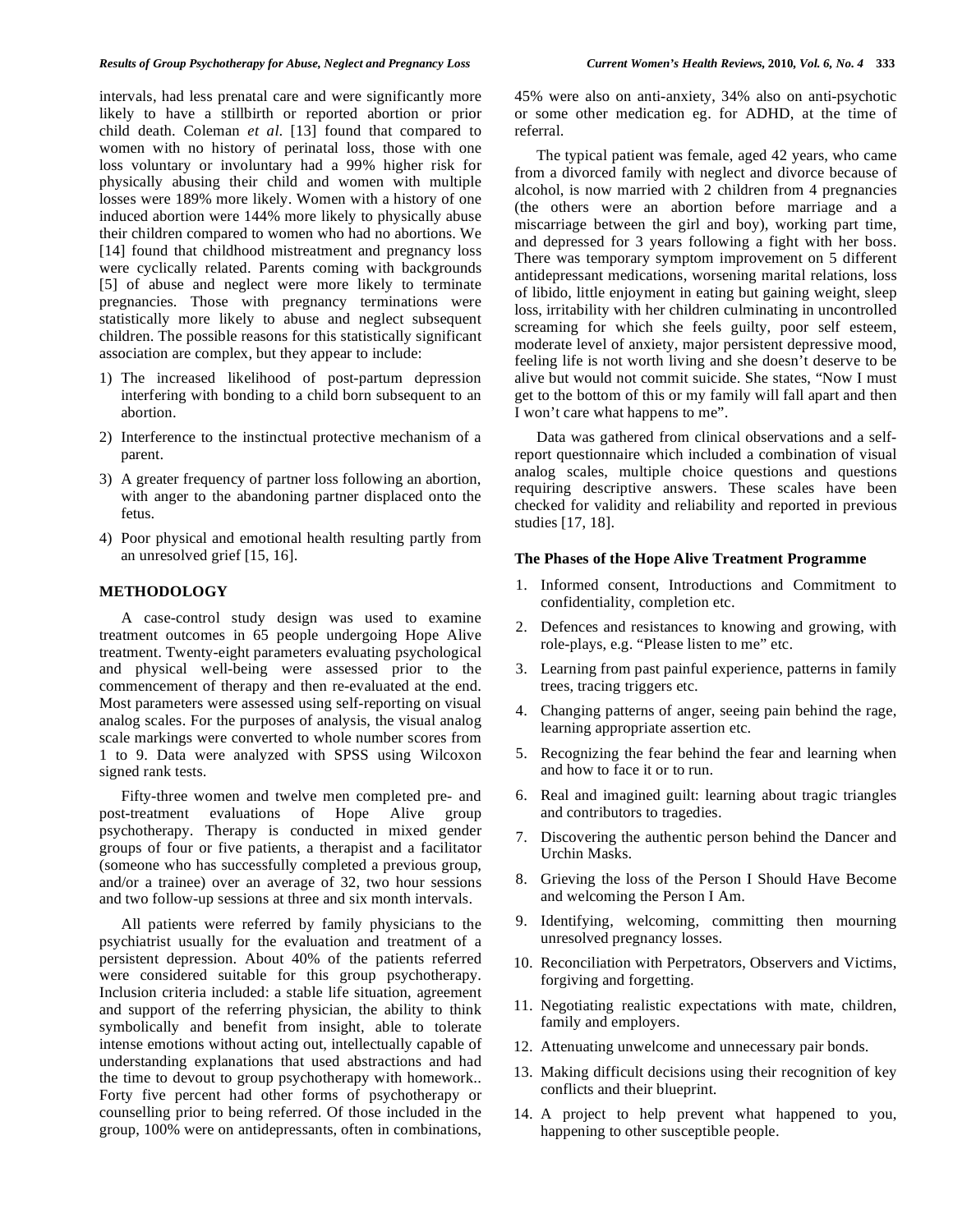#### **334**  *Current Women's Health Reviews, 2010, Vol. 6, No. 4 Ney et al. <i>Ney et al. Ney et al. Ney et al. Ney et al.*

- 15. Celebration of gains made and finding joy in life.
- 16. Expressions of gratitude and respect: good good-byes.

 Each phase is accompanied with "home work" designed to initiate consideration of aspects not usually brought to mind. Spontaneous insights are recorded in a journal the patient keep close by. About eighty percent of the patients did almost all their homework, most of the time. They soon realized that the more effort they put into their assignments, the more insight they gained. Anyone who missed more than 3 sessions for any reason was discharged.

# **RESULTS**

 The distribution of demographic variables for these patients whose mean age was 42.57 years, Standard Deviation 11.22 yrs, indicates they are not significantly different from most Canadians according to Statistics Canada (Table **1**). The most common reason for attending the group was chronic anxiety or depression for which most patients were taking medications. Of those on medication at the time of referral, 62% were able to discontinue all psychotropic medication and 38% significantly reduced one or more by the end of the group. Ninety-six percent of the group reported childhood mistreatment in at least one form. Sixty two percent had one or more abortions. Fifty percent

 The drop out rate was 14%. The average attendance rate was 92%. The majority did at least 80% of their homework. The Medical Plan of British Columbia, Canada funded the treatment. The average cost for 32, two hour sessions in a group of 4 was approximately \$3200 per person.

neglect [19, 20].

 The overall group changes (Fig. **1**) show significant improvement along with most of the other 21 clinical variables measured (Table **3**). No significant improvement was observed in obsessive thinking and physical health. There was a significant decrease in the patient's desire to hurt or kill themselves.

 On the post-treatment questionnaire we asked what factors the patients felt where most helpful in their treatment. We use a step-wise analysis to determine which of these factors was most closely associated with different areas of improvement (Tables **4**-**7**). It appeared certain group

| <b>Marital Status</b> |                  |                      |              |  |  |  |  |
|-----------------------|------------------|----------------------|--------------|--|--|--|--|
| <b>Categories</b>     | Frequency        | <b>Valid Percent</b> | Cumulative % |  |  |  |  |
| No Response           | $\mathbf{1}$     | 1.5                  | 1.5          |  |  |  |  |
| Married               | 34               | 52.3                 | 53.8         |  |  |  |  |
| Single                | 17               | 26.2                 | 80.0         |  |  |  |  |
| Divorced              | $\mathfrak{Z}$   | 4.6                  | 84.6         |  |  |  |  |
| Separated             | 3                | 4.6                  | 89.2         |  |  |  |  |
| Common Law            | 5                | 7.7                  | 96.9         |  |  |  |  |
| Widowed               | $\overline{c}$   | 3.1                  | 100.0        |  |  |  |  |
| Occupation            |                  |                      |              |  |  |  |  |
| No Response           | $\sqrt{2}$       | 3.1                  | 3.1          |  |  |  |  |
| Professional          | $\tau$           | 10.8                 | 13.8         |  |  |  |  |
| Service Industry      | 18               | 27.7                 | 41.5         |  |  |  |  |
| Support Industry      | $\,8\,$          | 12.3                 | 53.8         |  |  |  |  |
| Clerical              | $\boldsymbol{7}$ | 10.8                 | 64.6         |  |  |  |  |
| <b>Business</b>       | $\,8\,$          | 12.3                 | 76.9         |  |  |  |  |
| Unemployed            | 5                | 7.7                  | 84.6         |  |  |  |  |
| Student               | 5                | 7.7                  | 92.3         |  |  |  |  |
| Tradesman             | $\mathbf{1}$     | 1.5                  | 93.8         |  |  |  |  |
| Retired               | $\mathfrak{Z}$   | 4.6                  | 98.5         |  |  |  |  |
| Disability            | $\mathbf{1}$     | 1.5                  | 100.0        |  |  |  |  |

#### **Table 1. Demographic Frequencies**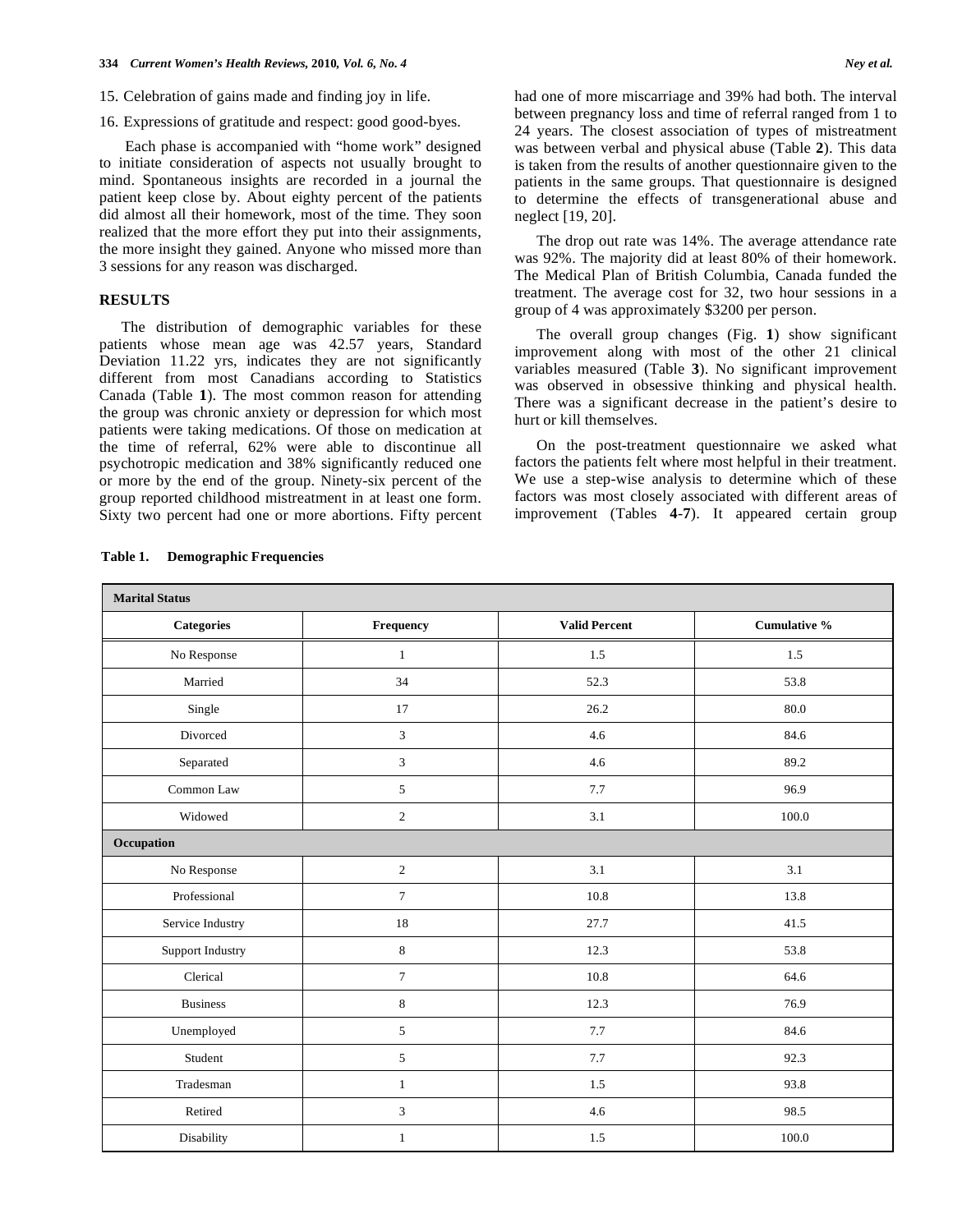| Table 2. |  |  | <b>Impact of Abuse and Neglect</b> |
|----------|--|--|------------------------------------|
|----------|--|--|------------------------------------|

|                          | <b>Physical Abuse</b> | <b>Verbal Abuse</b> | <b>Sexual Abuse</b> | <b>Physical Neglect</b> | <b>Emotional Neglect</b> |
|--------------------------|-----------------------|---------------------|---------------------|-------------------------|--------------------------|
| Verbal Abuse             | .587*                 |                     |                     |                         |                          |
| Sexual Abuse             | $.353*$               | $.280*$             |                     |                         |                          |
| <b>Physical Neglect</b>  | $.440*$               | $.431*$             | $.327*$             |                         |                          |
| <b>Emotional Neglect</b> | $.376*$               | $.555*$             | $.266*$             | $.454*$                 |                          |
| Impact On My Life        | $.387*$               | $.567*$             | .289*               | $.437*$                 | .657                     |

Partial correlation coefficients, controlling for age, sex, marital state. \*p<.000

exercises and new insights were most useful to the overall improvement.



Fig. (1). Over all changes.

 Table **4** indicates those components of the treatment program most closely associated with a decrease in feelings of sadness. One of the authors' clinical impressions (PGN) supports the correlation between discovering and asserting a sense of one's authentic self and decreased severity of depression.

 Table **5** indicates that component of the treatment program which is most closely associated with the decreased chance that the patient will want to hurt somebody close to them is the patient's understanding how being a survivor of a pregnancy loss in their family affected them, it was closely related to less desire to hurt others.

 Table **6** indicates that when a stepwise regression is done on components of the program, it appears that those factors that most closely associate with a sense of better functioning are: the ability to celebrate life, humanize losses, forgive the person's self, know why they can't resist, threats and understanding the "Universal Ethic of Mutual Benefit". Each component is represented in a question answered by each patient on whether or not they had understood or completed this aspect of treatment. The variables that were excluded in the first model, but are still relevant, include (not a comprehensive list): I recognize my resistance to knowing and growing; I learned to push through my resistance to

|                                              | Z        | p         |
|----------------------------------------------|----------|-----------|
| Decreased desire to hurt self                | $-3.162$ | < 0.01    |
| Decreased desire to hurt others              | $-2.971$ | < 0.01    |
| Decreased frequency of obsessive<br>thinking | $-2.217$ | $= 0.022$ |
| Decreased pessimistic thinking               | 4.128    | <0.01     |
| Decreased uncontrollable fears               | $-3.251$ | < 0.01    |
| Decreased frequency of bad choices           | $-3.289$ | < 0.01    |
| Decreased feelings of fearfulness            | -3.987   | < 0.01    |
| Decreased anger                              | $-4.152$ | < 0.01    |
| Decreased sadness                            | $-5.067$ | < 0.01    |
| Decreased loneliness                         | $-4.250$ | < 0.01    |
| Decreased hopelessness                       | $-4.250$ | < 0.01    |
| Decreased feelings of being alone            | $-3.257$ | < 0.01    |
| Decreased feelings of being trapped          | $-3.775$ | < 0.01    |
| Increased self-respect                       | $-5.056$ | < 0.01    |
| Increased enjoyment of life                  | $-3.298$ | < 0.01    |
| Improved memory                              | $-2.929$ | < 0.01    |
| Improved ability to sleep                    | $-2.432$ | $=0.015$  |
| Improved physical health                     | $-2.030$ | $=0.042$  |
| Improved relationships with father           | $-2.537$ | $=0.011$  |
| Improved relationships with siblings         | $-3.136$ | < 0.01    |
| Improved relationships with partner          | $-4.107$ | < 0.01    |

**Table 3. Results** 

Wilcoxon Signed Rank.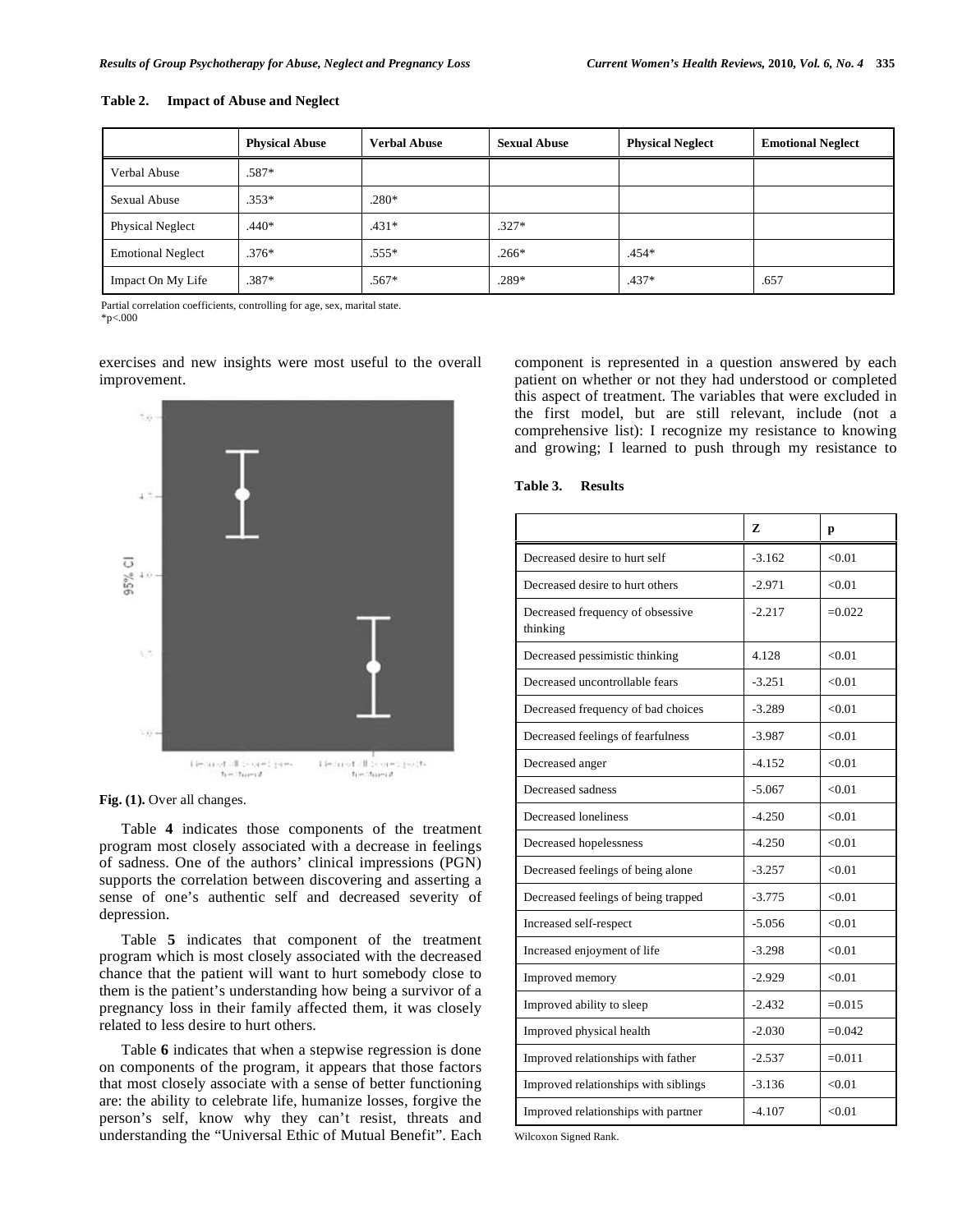#### **Table 4. Factors Most Closely Associated with Decreased Feelings of Sadness**

|                                                          | <b>Standardized Coefficients Beta</b> |        | Sig. |
|----------------------------------------------------------|---------------------------------------|--------|------|
| Constant                                                 |                                       | 10.599 | .000 |
| Told trusted friend to remind me about my authentic self | .971                                  | 14.100 | .000 |
| Shared re: pregnancy losses                              | .578                                  | 8.496  | .000 |
| Repudiated my part in death of someone                   | .392                                  | 7.363  | .000 |
| Welcomed and accepted welcome                            | .509                                  | 6.509  | .000 |
| Understand my difficulties to celebrate                  | .303                                  | 3.130  | .011 |
| Resolved to use my life for benefit of others            | .474                                  | 6.041  | .000 |
| Remembered earlier pain and fear                         | .311                                  | 4.110  | .002 |
| Said a good good-bye to the group counsellor             | .176                                  | 2.408  | .037 |

Stepwise linear regression.

## **Table 5. Factors Most Closely Associated with a Lessened Chance to Hurt Those Close to Me**

|                                                                                                 | <b>Beta</b> |       | Sig. |
|-------------------------------------------------------------------------------------------------|-------------|-------|------|
| Constant                                                                                        |             | 4.966 | .000 |
| Understood how being a survivor or pregnancy loss in my family affects me now                   | .74         | 4.037 | .001 |
| Shared the events and emotions surrounding my pregnancy losses                                  | .453        | 2.483 | .025 |
| Having received no responses, I decided to say good-bye to those with whom I tried to reconcile | .353        | 2.181 | .046 |

Stepwise linear regression.

#### **Table 6. How are you Feeling and Functioning Now?**

|                                                                                     |           | <b>Unstandardized Coefficients</b><br><b>Standardized Coefficients</b> |             |        |      |
|-------------------------------------------------------------------------------------|-----------|------------------------------------------------------------------------|-------------|--------|------|
|                                                                                     | B         | <b>Std. Error</b>                                                      | <b>Beta</b> |        | Sig. |
| (Constant)                                                                          | 2.588     | .153                                                                   |             | 16.964 | .000 |
| I understand why it is difficult for me to celebrate life                           | .211      | .024                                                                   | .872        | 8.801  | .000 |
| I humanized and individualized all my losses                                        | .355      | .038                                                                   | 1.510       | 9.238  | .000 |
| I wrote a letter of reconciliation to myself and forgave myself                     | .155      | .034                                                                   | .656        | 4.540  | .000 |
| I found out why I couldn't say, "Stop it."                                          | .122      | .029                                                                   | .517        | 4.191  | .000 |
| I recognised how the Universal Ethics of Mutual Benefit could<br>operate in my life | 8.269E-02 | .027                                                                   | .350        | 3.082  | .004 |

Dependent Variable: POST, Feeling and Functioning Now

Stepwise regression on 28 components of Hope Alive group therapy.

change; I understand how my defences operate; I understand the patterns and themes from my time line; I understand how triggers now operate in my life; I remembered and felt the early experience of pain and fear; I evaluated the damage done to me by childhood mistreatment and unborn pregnancy losses. From the 135 factors in this program, the group members selected, as most influential in their overall improvement, gaining insight (Table **7**).

 A sample of histograms show the distribution of the some variables in question Figs (**2** to **5**). They show results analyzed by Wilcoxon ranks for significance. It appears the "before and after" treatment measures of self-respect, sadness, relationship with partner and hopelessness improved particularly. Others also show significant, sometimes marked improvement.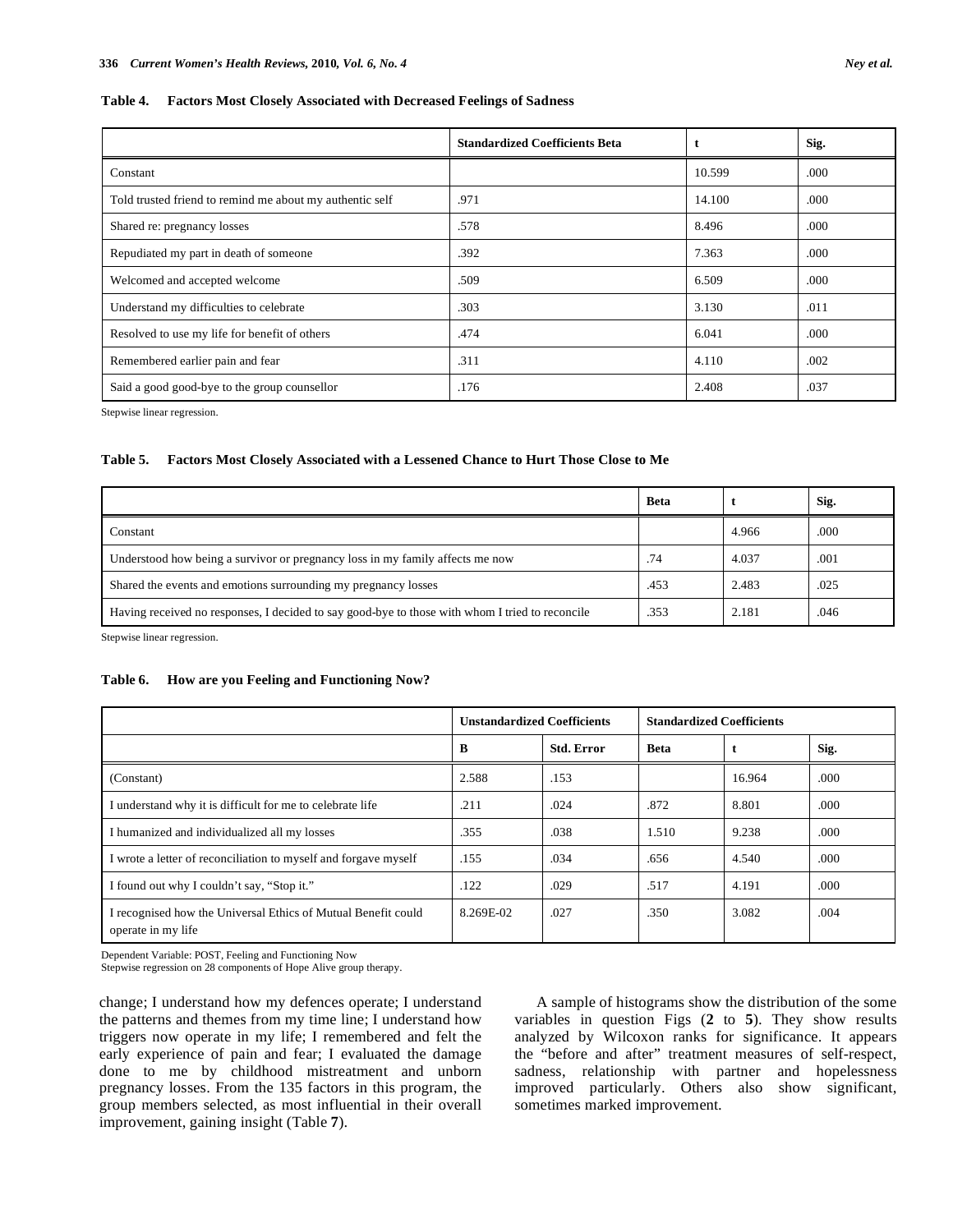# **DISCUSSION**

 Clinical observation and intuition supports the belief that group psychotherapy works well to improve communication, social behaviour and insight, but this is difficult to demonstrate. Using pre- and post-subjective impressions of the group patients represented on visual analogue scales, that data we present supports the use of the Hope Alive method of conducting group therapy for a reasonably representative clinical sample of patients. They suffered from various combinations of depression, anxiety, obsessive thinking, phobias, anorexia and other neurotic disorders that have arisen from the conflicts associated with childhood mistreatment and pregnancy losses. Their improvement appears to be most closely related to a better understanding of the roots to the turmoil in their thinking. Is it possible that humans are programmed with a need to understand and resolve the residual turmoil of their confusion engendered by life threatening experiences?

 Hope Alive has some distinctive features that may contribute to its usefulness with these patients. "Homework" which requires 6 to 8 hours of thinking and writing between sessions, introduces each task and optimizes the time spent in the group. To the patients, the phases appear to form a natural sequence that helps them make sense of their painful trauma in the order they experienced them. The most difficult phase is reconciling with those who have hurt them and those whom they have hurt. However, they find that once they forgive: they forget, their thinking is clearer and they more often experience joy.

 There appears to be a correlation between childhood trauma and later pregnancy losses, particularly miscarriage and abortion. The combined experiences may result in intense conflicts that are often impossible to resolve without assistance. Those affected may attempt to resolve the persistent turmoil by repeatedly re-enacting them, only to deepen the distress and extend the confusion [20].

 The natural progression in the Hope Alive program has one phase readily following the other. Not infrequently, patients anticipate the next phase. Group members express appreciation for the home assignments, and many useful insights occur outside the group session. They recognize that a major direction of the program is to teach new skills in analyzing confusing experience. They can use these and other newly acquired abilities for the rest of their lives. Patients often report that following the termination of the group process there is a short honeymoon period followed by

| <b>Table 7.</b> |  | <b>Factors Most Influential in Overall Improvement During Treatment</b> |  |
|-----------------|--|-------------------------------------------------------------------------|--|
|                 |  |                                                                         |  |

| <b>Post Treatment</b>             | <b>Unstandardized</b><br><b>Coefficients</b> |            | <b>Standardized</b><br><b>Coefficients</b> | t     | Sig. | 95% Confidence Interval for B |                    |
|-----------------------------------|----------------------------------------------|------------|--------------------------------------------|-------|------|-------------------------------|--------------------|
| One of the best features of group | B                                            | Std. Error | Beta                                       |       |      | Lower Bound                   | <b>Upper Bound</b> |
| INSIGHT INTO ROOTS OF BEHAVIOUR   | 1.420                                        | .362       | .475                                       | 3.919 | .001 | .652                          | 2.189              |
| <b>EMPATHETIC UNDERSTANDING</b>   | 1.251                                        | .417       | .312                                       | 3.001 | .008 | .367                          | 2.136              |
| THEORETICAL BASIS OF CONFLICTS    | 1.117                                        | .419       | .292                                       | 2.665 | .017 | .228                          | 2.006              |

Logistic regression. Dependent variable, "How are you feeling and functioning now".

**2** 





**Post-treatment** 



**My Self-respect**  $Mean = 3.57$ Std Dev =  $2.165$  $N = 63$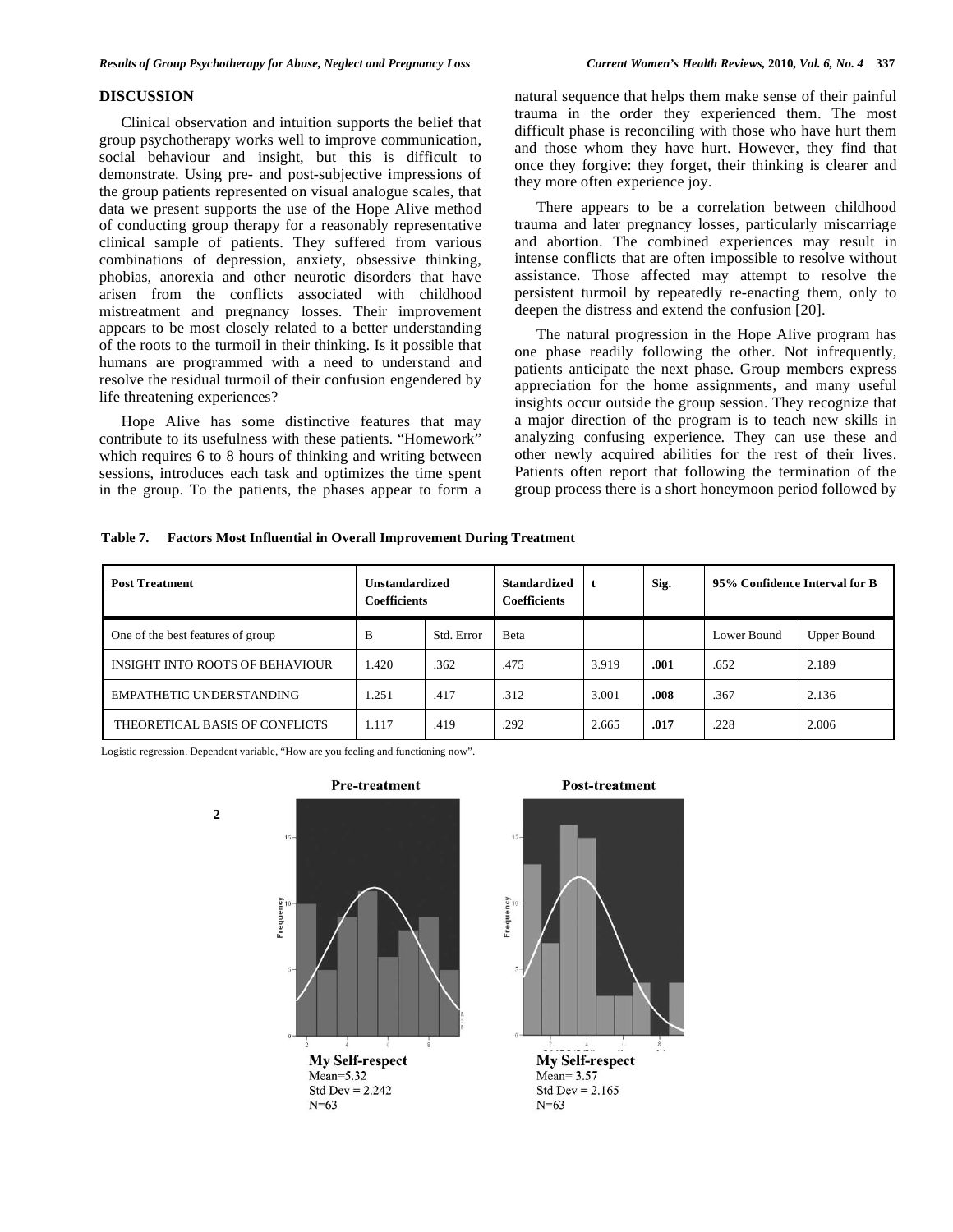





My relationship with my partner Mean=5.15<br>Std Dev = 2.642<br>N=63



**Post-Treatment** 



My relationship with my partner Mean+3.32<br>Std Dev=1.682<br>N=63

 **5**







**Figs. (2 to 5).** Examples of the distribution of measures showing changes from pre to post treatment.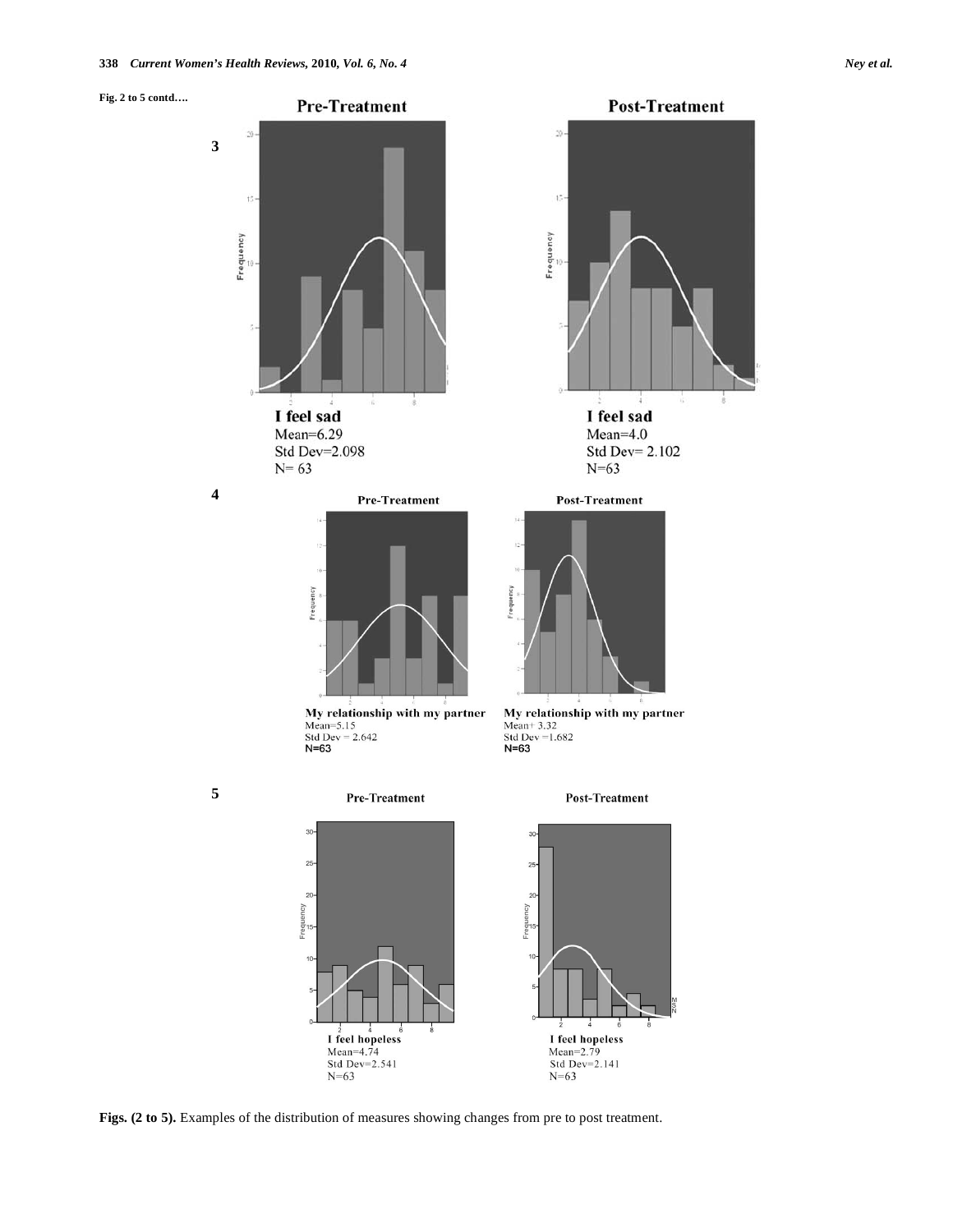a familiar crisis. If they review their homework and apply their new skills, they are able to use the crisis to further build their confidence and self esteem.

 From doing both individual and group psychotherapy, it appears that groups are both more effective and efficient. For any psychiatrist in a busy consulting practice with a never-ending waiting list this is vitally important. Doing extensive homework means the patients are almost continually and effectively working on their problems so that the time in-group is better used because it is more often focused. Patients appreciate knowing when the groups start and finish so they can plan their work and lives accordingly. It also puts reasonable pressure on them to use their opportunity well.

 There is no study where patients have been randomly assigned to either individual or to this type of group therapy Kent and Nicholls [21] found that women in group therapy for post-abortion women appeared to have had a termination sometimes in revenge for abortions their mothers had. Gordon [22] found that one two-hour counselling session with men after fetal loss decreased their anxiety.

 Tourigny *et al*. [23] at the University of Sherbrooke found their psycho-educational group therapy of 20 weekly two-hour sessions for sexually abused adolescent girls was effective on measures of post-traumatic stress, coping strategies, relationship with the mother and empowerment compared to a control group. Ryan, Fisher, Gilbert *et al*. [24] in London compared the effectiveness of 12 group or individual sessions for childhood sexual abuse (CSA) to a waiting list control. Measures before, after and at 4 then 8 months follow-up showed significant improvement for both treatments. The gains were maintained except on one measure for the group psychotherapy patients. Reay *et al*. in Canberra found that interpersonal group psychotherapy for mothers with post-natal depression "may improve symptom severity" [25]. The use of "homework" for groups has not been reported.

 To the authors' knowledge, the use of group psychotherapy designed for women or men affected by a combination of early childhood mistreatment and later pregnancy losses has not been reported else-where. The results of Hope Alive group therapy have been presented at the annual meetings of the American Group Psychotherapy Association in Los Angeles, May 2000 and the Canadian Psychiatric Association in Vancouver, November 2005. Since the Hope Alive technique has been taught in over 30 countries, there are other reports of outcome data for this technique that originated in Canada [26].

 The data on 65 patients representing 8 groups indicates that overall, Hope Alive is a useful program in the treatment of those who have been injured by a combination of childhood mistreatment and pregnancy losses, but replication by other therapists using the same method is necessary. It appears that some components of the program are more useful than others. These observations are supported by clinical evidence at 3 months, 6 months and long-term follow-up. Most patients are able to discontinue, and others reduce, the use of medication for anxiety and depression. Off medication, they are often very grateful that, "Now my mind

is no longer in a fog. I get down at times but I have real feelings and understand where they come from".

 Following the analysis of data for the phases, we have a better understanding of which component of the program is best suited for which type of problems from the patients post treatment responses. On the follow-up questionnaire they are asked how well they are doing symptomatically and on a different segment how well they feel they completed the tasks and for each phase of the treatment. The underlying mechanisms are more fully described elsewhere [27]. They include the following: a) Being able to connect childhood traumatic experience with conflicts that they attempt to resolve by obsessively searching for reasons and meanings to them and by re-enacting them with subconsciously picked and coached partners, work mates and friends. This understanding of their "key conflicts" helps them to more quickly realize what is transpiring when they are about to act out the same painful psychological conflict once again. This makes it possible to choose a different direction, b) Mourning the loss of the Person I Should Have Become makes it possible to welcome the person the are and so become kinder to themselves and others. They have a more respectful appreciation of their authentic though still damaged self. c) Humanized and individualized their pregnancy losses, welcomed them into their family, symbolically buried them and committed their spirits into the hands of their "Creator", d) Understood their contribution to the painful experiences of life, e) Written Letters of Reconciliation to those who have injured them and who they have injured, forgiven them and been forgiven and consequently forgotten the experiences of fear, pain, guilt and shame associated with those people. It appears that the mind no longer retains painful and confusing memories once it can make sense of painful experiences, when people have been able to grieve the loss of the Person I Should Have Become and forgiven those who harmed them and whom they hurt, including themselves. f) Once their thinking is not so absorbed in futile self-analysis, they seem better able to make more accurate perceptions and rational decisions. Not being so self-absorbed, they can see and appreciate the small joy and wonder filling moments of their life. g) As they rid themselves of the interminable and futile self analysis, they are more available to understand their children who respond with better appreciated delight in having a mother and fathers who can laugh and cry again.

 This study needs a longer period to follow-up, a larger sample, and the inclusion of some variables that now appear to be relevant. The best design is using the patient as his or her own controls but that would entail delaying treatment for some very unwell people.

## **CONCLUSION**

 Intensive, time-limited group therapy with predetermined phases appears to be effective in treating the difficult problems arising in people who have experienced a combination of childhood mistreatment and pregnancy loss. The results from this study indicate sufficiently good outcomes to warrant further use of the Hope Alive method, but further study of its underlying mechanisms is necessary. There are a plethora of variables that might help explain the